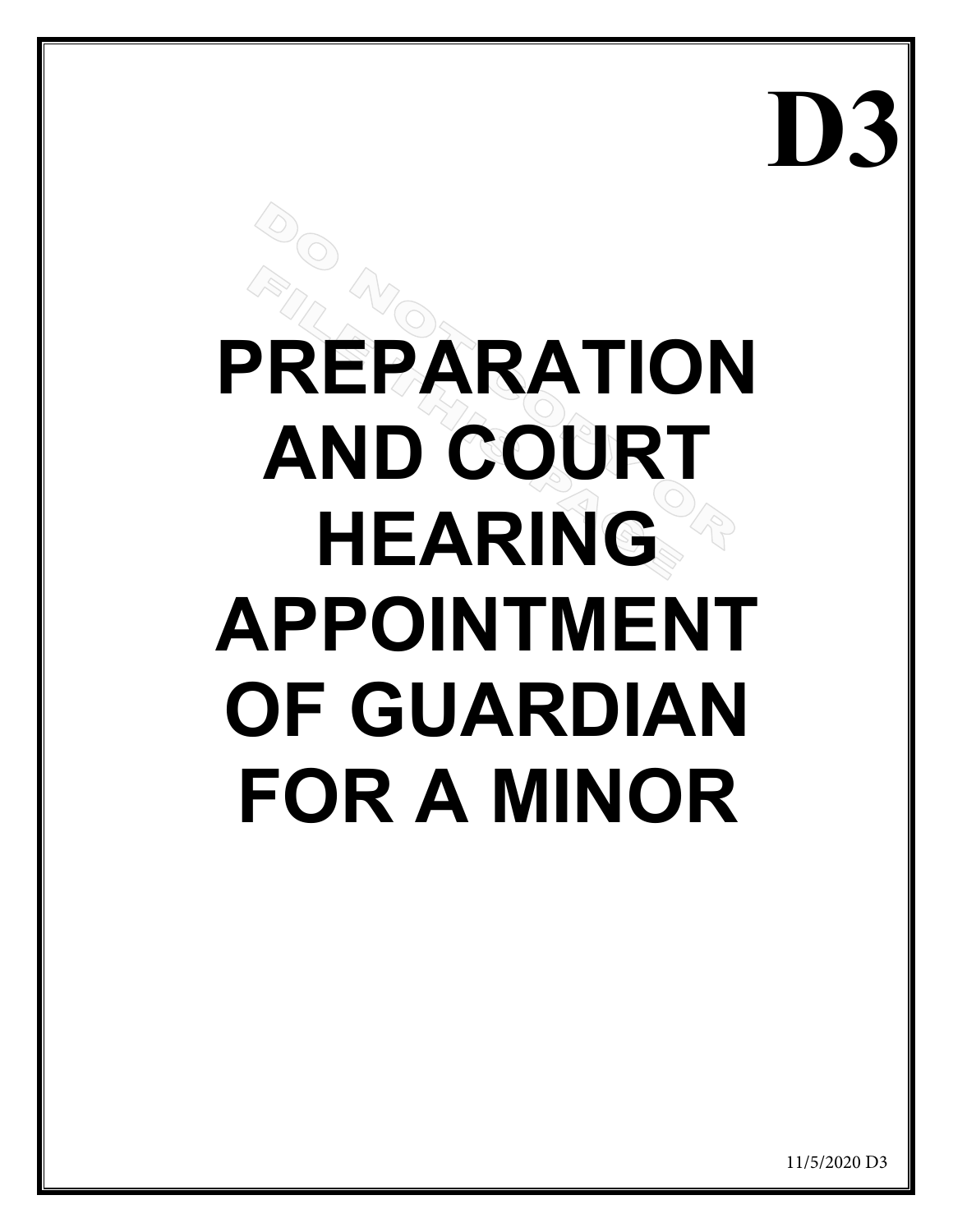#### **SELF-SERVICE CENTER**

## **PROCEDURES: PREPARING FOR THE COURT HEARING GUARDIANSHIP OF A MINOR**

## **STEP 1 Documents to prepare before the Court Hearing:**

- **A. ORDER TO GUARDIAN(S) AND ACKNOWLEDGMENT:** The Petitioner must complete the filing party's information in the top left-hand corner and the caption (name of minor and case number) and read and sign the document called ORDER TO GUARDIAN(S) AND ACKNOWLEDGEMENT. This document contains the basic set of instructions about what the duties of a guardian are.
	- Petitioner must sign the original Order in the **acknowledgement** section, make **1 copy,** and bring the original and the copy to the hearing**.**

#### **B. ORDER OF APPOINTMENT OF PERMANENT GUARDIAN OF A MINOR:**

- Complete the caption of the Order.
- The Judge or Commissioner will sign this Order after the hearing if he or she agrees that a guardian should be appointed. The Judge/Commissioner will fill in the rest of the Order at the hearing.
- Make and bring 1 copy of the order to the hearing

**C. OTHER DOCUMENTS TO BRING TO THE HEARING:** In addition to the two documents listed above, you also need to bring a conformed copy, one that has the date-stamp from the Clerk's office on it, of any document you filed with the Clerk including:

- NOTICE OF HEARING
- PROOF OF NOTICE OF HEARING
- WAIVER OF NOTICE (if applicable) -- signed by interested person
- ACCEPTANCE OF SERVICE (if applicable) signed by interested person
- AFFIDAVIT SUPPORTING PUBLICATION (if applicable)
- AFFIDAVIT OF PUBLICATION (if applicable)
- **D. ACCEPTANCE AND LETTERS OF APPOINTMENT AS PERMANENT GUARDIAN OF A MINOR:** These documents will be presented to the Clerk of the Court after the Judge/Commissioner grants the guardianship. Make at least **2 copies** of these documents.

## **STEP 2 Other things to know for the Court Hearing:**

- **A. The Juvenile Court utilizes a digital audio recording system to preserve the official record of proceedings. If a party wants a court reporter to record a proceeding in this Court, a written request must be filed with the Clerk of the Court and a copy provided to Juvenile Court Administration at least 72 hours before the commencement of the proceeding.**
- **B. If you need a court interpreter**, call 928-428-3100 at least 10 days before the hearing.
- **C.** Be prepared to testify at the court hearing about why you think the guardianship is needed. Bring any witnesses you think will help you to testify as well.
- **D.** AFTER the hearing, you MUST take the original order signed by the Court to the Clerk of the Court. **DO NOT LEAVE THE COURT BUILDING WITH THESE DOCUMENTS OR THERE WILL BE NO RECORD OF THE ORDER FOR GUARDIANSHIP.** The Clerk will issue documents for you to take with you.

If you still have questions about this procedure, you can ask a lawyer for legal advice. You can look up a lawyer in the telephone book under "attorneys."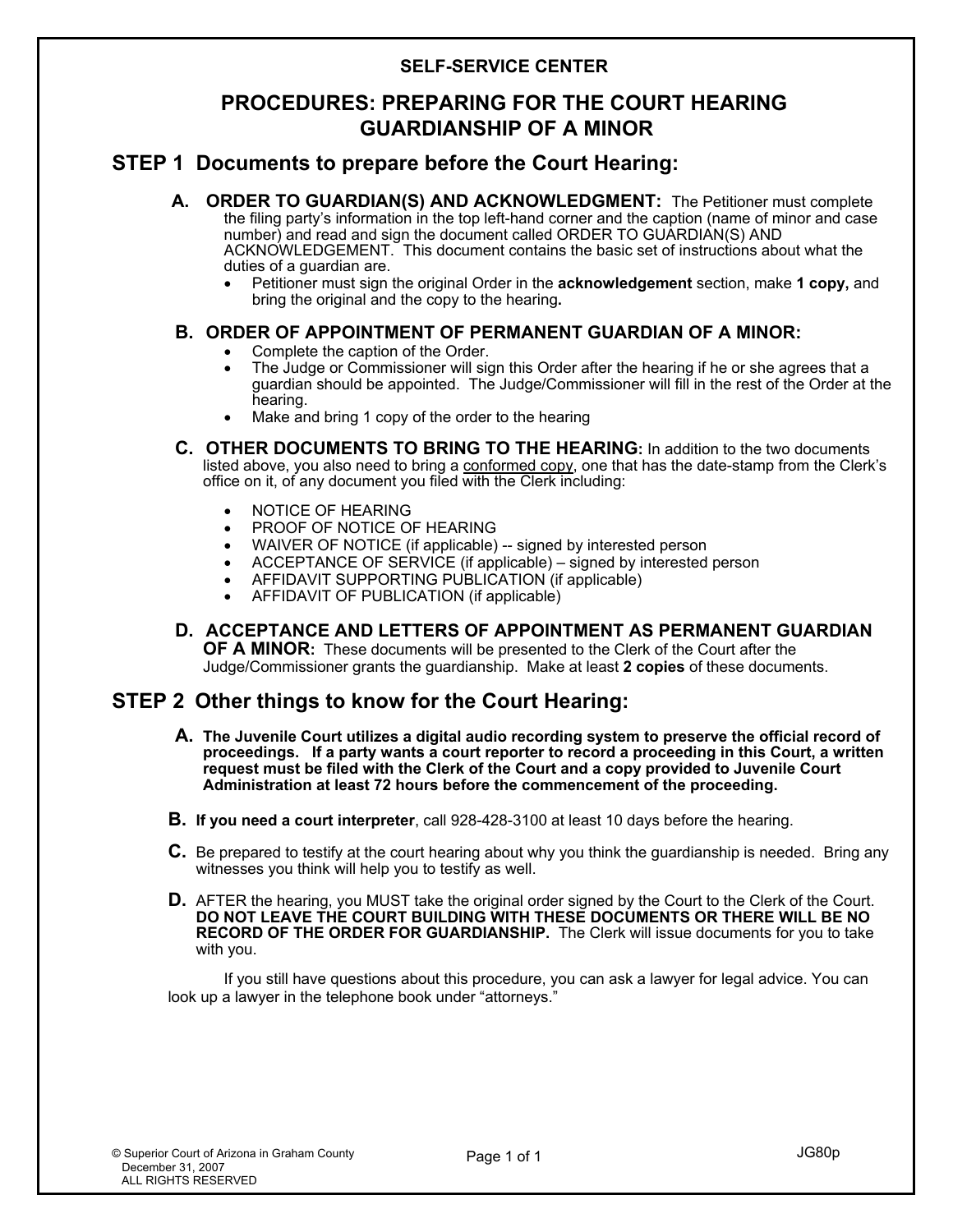|                                            | FOR CLERK'S USE |
|--------------------------------------------|-----------------|
|                                            | <b>ONLY</b>     |
| Licensed Fiduciary Number (if applicable): |                 |
|                                            |                 |

# **IN THE SUPERIOR COURT OF THE STATE OF ARIZONA IN AND FOR THE COUNTY OF GRAHAM**

In the Matter of the Guardianship of Case Number:

## **ORDER TO GUARDIAN AND ACKNOWLEDGEMENT AND INFORMATION TO INTERESTED PERSONS**

Ward's Name,

a Minor

an Adult (Assigned Judicial Officer)

**Warning: This appointment is not effective until the** *Letters of Appointment* **have been issued by the Clerk of the Superior Court.** 

The welfare and best interest of the person named above ("your ward") are matters of great concern to this Court. By accepting appointment as guardian you have subjected yourself to the power and supervision of the Court. Therefore, to assist you in the performance of your duties, this Order is entered. You are required to be guided by it and comply with its provisions, as it relates to your duties as guardian of your ward as follows:

- **1.** You have powers and responsibilities similar to those of a parent of a minor child, except that you are not legally obligated to contribute to the support of your ward from your own funds.
- **2.** Unless the Order appointing you provides otherwise, your duties and responsibilities include (but are not limited to) making appropriate arrangements to see that your ward's personal needs (such as food, clothing, and shelter) are met.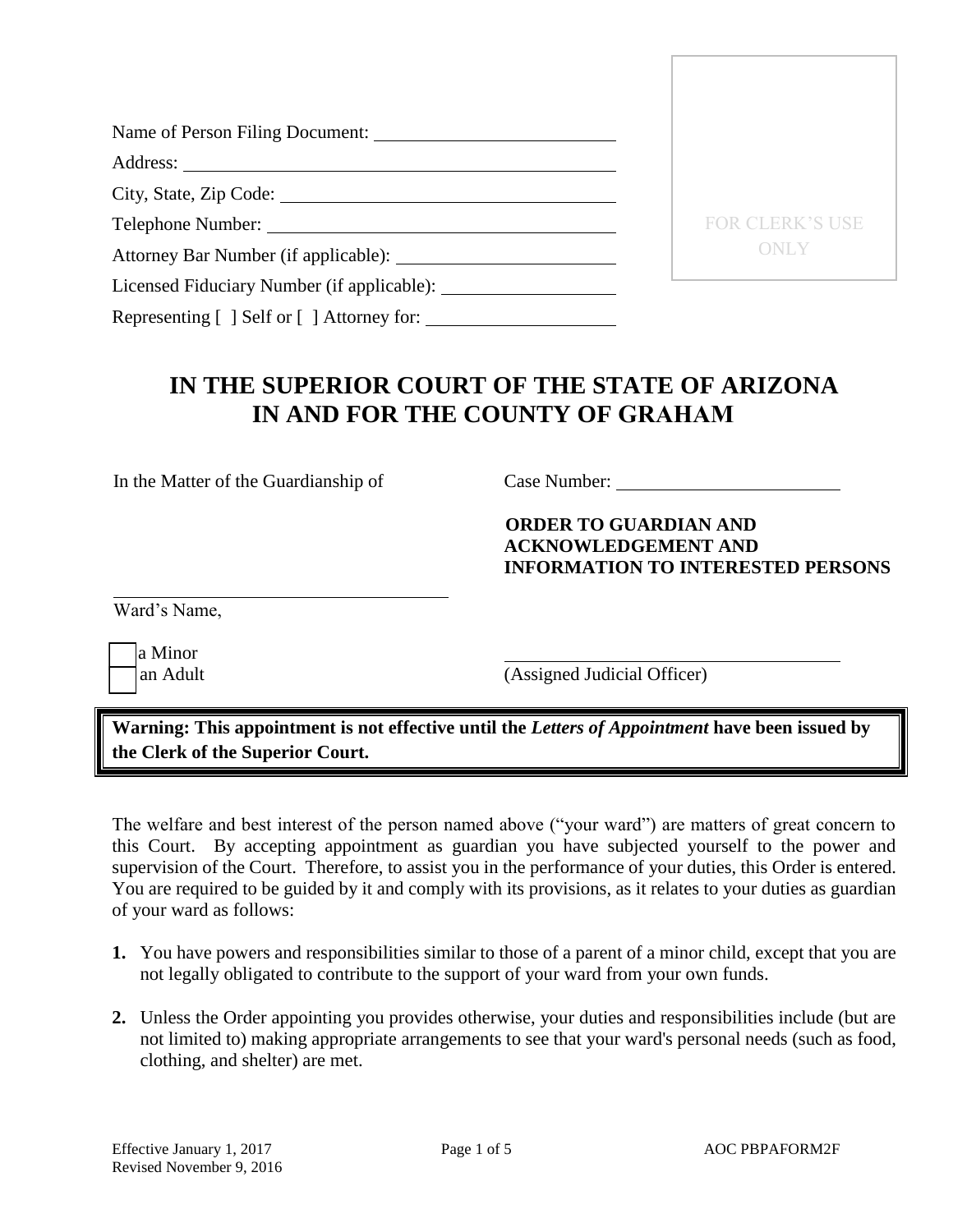Case Number:

- **3.** You are responsible for making decisions concerning your ward's educational, social, and religious activities. If your ward is 14 years of age or older, you must take into account the ward's preferences to the extent they are known to you or can be discovered with a reasonable amount of effort.
- **4.** You are responsible for encouraging and allowing contact between your ward and other persons who have a significant relationship with your ward, unless there is reason to believe that contact would be detrimental to the ward's health, safety, or welfare.
- **5.** You are responsible for making decisions concerning your ward's medical needs. Such decisions include (but are not limited to) the decision to place your ward in a nursing home or other health care facility and the employment of doctors, nurses, or other professionals to provide for your ward's health care needs. However, you are to use the least restrictive means and environment available that meet your ward's needs.
- **6.** You may arrange for medical care to be provided even if your ward does not wish to have it, **but you may not place your ward in an inpatient psychiatric facility against your ward's will unless the Court specifically has authorized you to consent to such placement.**
- **7.** You are required to notify your ward's family members as soon as practicable if your ward is admitted to a hospital for more than 3 days or if your ward dies.
- **8. You may handle small amounts of money or property belonging to your ward without being appointed as a conservator**. A "small amount" means that the ward does not receive income (from all sources) exceeding **\$10,000 per year**, does not accumulate excess funds exceeding that amount, and does not own real property. **If more than these amounts come into your possession, or are accumulated by you, you are required to petition the Court for the appointment of a conservator.**
- **9.** If you handle any money or property belonging to your ward, you have a duty to do each of the following:
	- **a.** Care for and protect your ward's personal effects;
	- **b.** Apply any monies you receive for your ward's current support, care, and education needs;
	- **c.** Conserve any excess funds not so spent for your ward's future needs;
	- **d.** Maintain your ward's funds in a separate account, distinct from your own and identified as belonging to the ward;
	- **e.** Maintain records of all of the ward's property received and expended during the period of the guardianship;
	- **f.** Account to your ward or your ward's successors at the termination of the guardianship; and
	- **g.** Not purchase, lease, borrow, or use your ward's property or money for your benefit or anyone else's, without prior Court approval.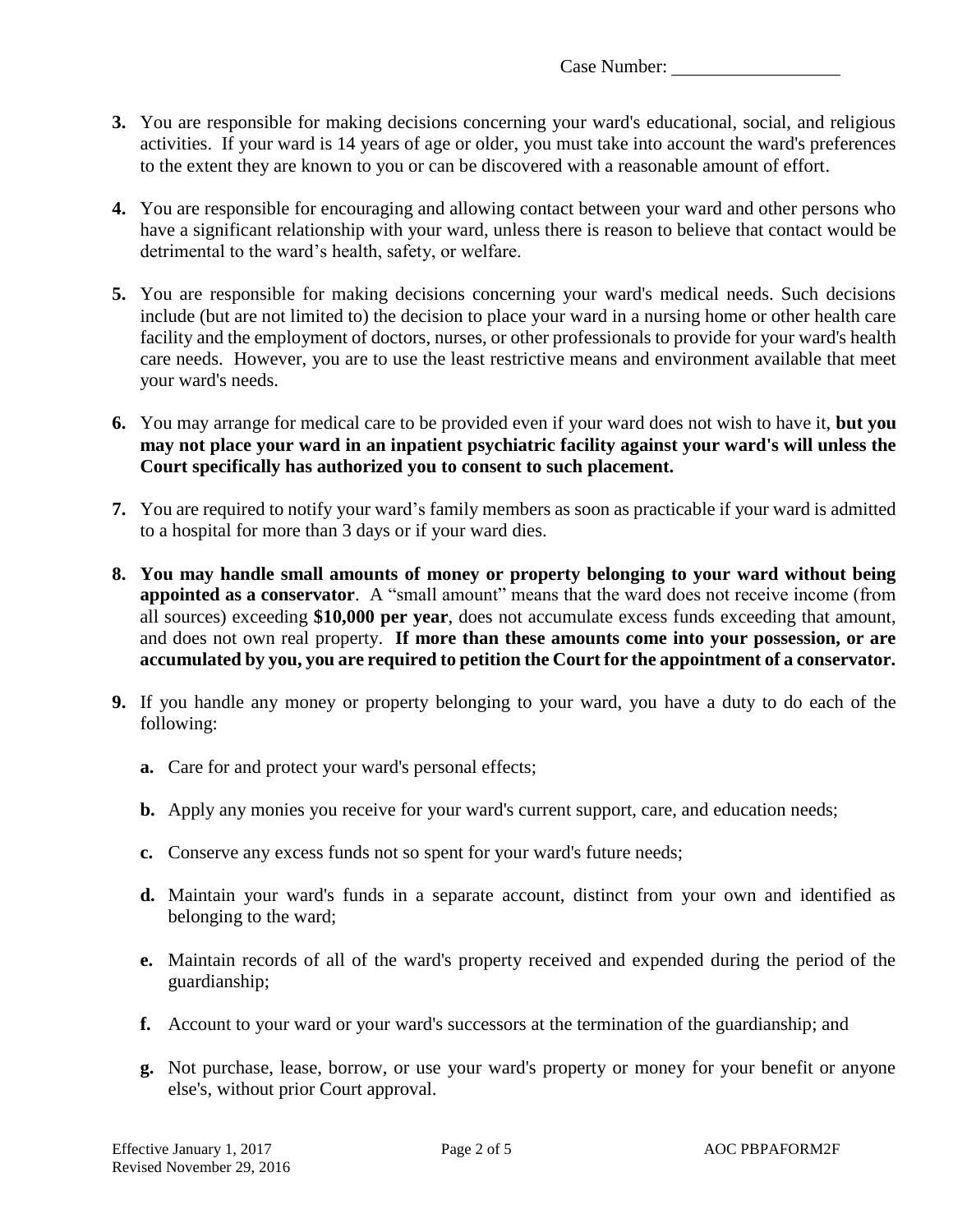Case Number:

- **10.** You shall not accept any compensation of any kind for placing your ward in a particular nursing home or other care facility, using a certain doctor, or using a certain lawyer. "Compensation" includes, but is not limited to, direct or indirect payments of money, "kickbacks," gifts, favors, and other kinds of personal benefits. If you believe a certain placement or service, that might otherwise be considered self-dealing or a conflict of interest, is in the best interest of your ward, you must document to the Court your reasoning for selecting such placement or service and obtain Court approval.
- **11.** You will need to obtain a certified copy of the **Letters of Appointment** that are issued to you by the Clerk of the Superior Court. Your certified copy is proof of your authority to act as guardian of your ward, and you should have this document available when acting on behalf of your ward. You may need to obtain additional (or updated) copies from time to time for delivery to, or inspection by, the people with whom you are dealing.
- **12.** You are required to report annually, in writing, with respect to your ward's residence, physical and mental health, whether there still is a need for a guardian, and (if there is no conservator) your ward's financial situation. Your report is due each year on the anniversary date of the issuance of your **Letters of Appointment** as permanent guardian.
- **13.** If your ward's physical address changes, you shall notify the Court by updating the **Probate Information Form** within **three (3)** days of learning of the change in your ward's physical address. If your ward dies, you shall notify the Court in writing of the ward's death within **ten (10)** days of learning that the ward has died.
- **14.** You must be conscious at all times of the needs and best interests of your ward. If the circumstances that made a guardianship necessary should end, you are responsible for petitioning the Court to terminate the guardianship and obtaining your discharge as guardian. Even if the guardianship should terminate by operation of law, you will **not** be discharged from your responsibilities until you have obtained an Order from this Court discharging you.
- **15.** If you become unable to continue with your duties for any reason, you (or **your** guardian or conservator, if any) must petition the Court to accept your resignation and appoint a successor. If you should die, your personal representative or someone acting on your behalf must advise the Court and petition for the appointment of a successor.
- **16.** If you have **any** questions about the meaning of this Order or the duties that it and the statutes impose upon you by reason of your appointment as guardian, you should consult an attorney or petition the Court for instructions.
- **17.** If you are not a licensed fiduciary and are not related by blood or marriage to the ward, you are not entitled to compensation for your services as the ward's guardian. *See* [A.R.S. §14-5651\(](http://www.westlaw.com/Find/Default.wl?rs=dfa1.0&vr=2.0&DB=1000251&DocName=AZSTS14-5651&FindType=L)K)(1).
- **18.** Within **thirty (30)** days after your **Letters of Appointment** as guardian are issued, you must mail a copy of this **Order to Guardian and Acknowledgement and Information to Interested Persons** to the following:
	- **a.** Your ward;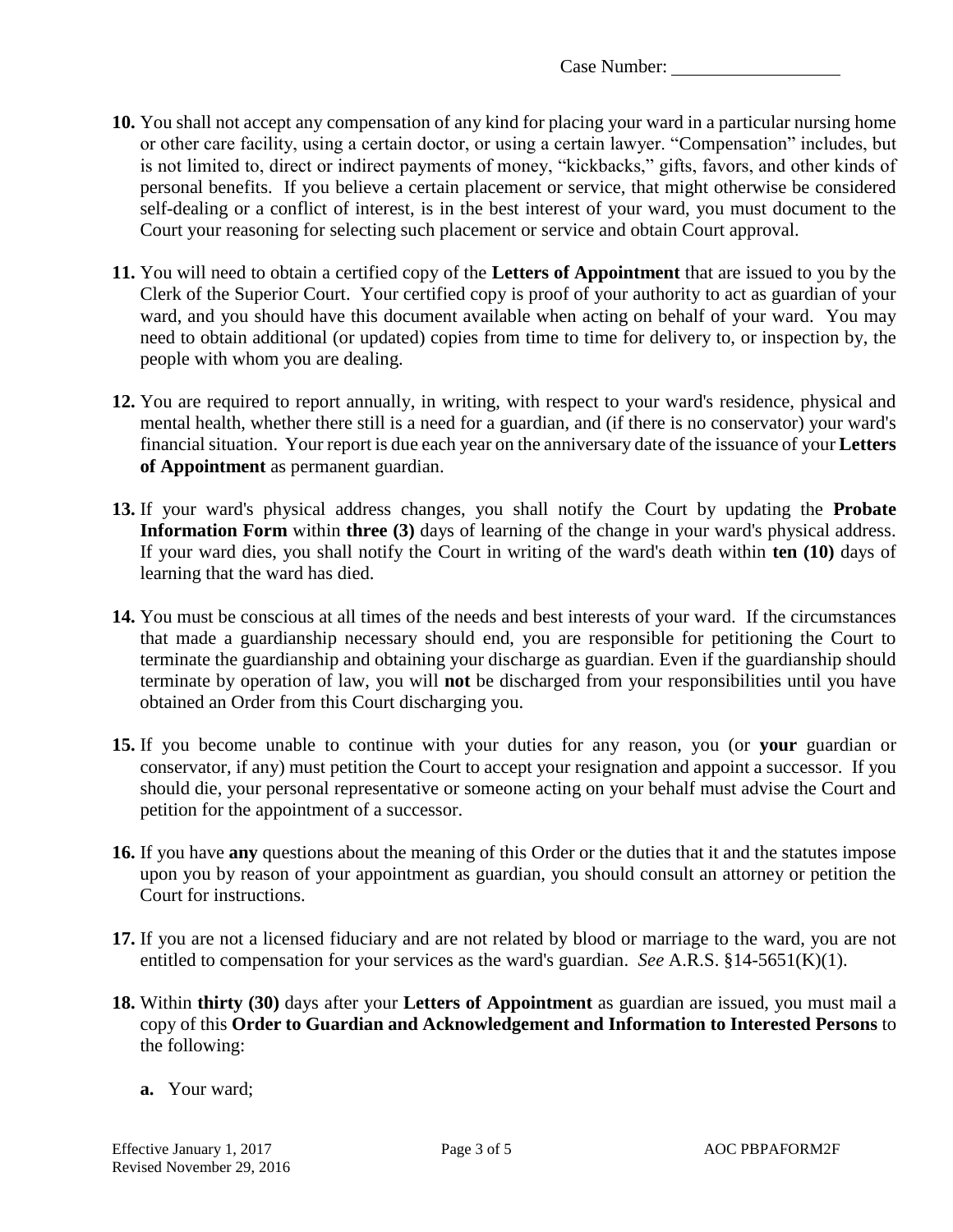- **b.** Your ward's attorney, spouse, parents, and adult children;
- **c.** Your ward's conservator if one has been appointed for your ward; and
- **d.** Any person who has filed a demand for notice in connection with this matter.

This is only an outline of **some** of your duties as guardian. It is **your** responsibility to obtain proper legal advice about your duties. Failure to do so may result in personal financial liability for any losses.

### **WARNING: FAILURE TO OBEY THE ORDERS OF THIS COURT AND THE STATUTORY PROVISIONS RELATING TO GUARDIANS MAY RESULT IN YOUR REMOVAL FROM OFFICE AND OTHER PENALTIES. IN SOME CIRCUMSTANCES, YOU MAY BE HELD IN CONTEMPT OF COURT, AND YOUR CONTEMPT MAY BE PUNISHED BY CONFINEMENT IN JAIL, A FINE, OR BOTH.**

This Order shall be effective on  $\blacksquare$ , the minor's eighteenth (18<sup>th</sup>) birthday.

DATED this  $\rule{1em}{0.15mm}$  day of  $\rule{1em}{0.15mm}$   $\qquad$   $\qquad$   $\qquad$   $\qquad$   $\qquad$   $\qquad$   $\qquad$   $\qquad$   $\qquad$   $\qquad$   $\qquad$   $\qquad$   $\qquad$   $\qquad$   $\qquad$   $\qquad$   $\qquad$   $\qquad$   $\qquad$   $\qquad$   $\qquad$   $\qquad$   $\qquad$   $\qquad$   $\qquad$   $\qquad$   $\qquad$   $\qquad$   $\qquad$ 

Judicial Officer's Signature [ ] Pro Tem

Judicial Officer's Name (Type or Print Name)

\_\_\_\_\_\_\_\_\_\_\_\_\_\_\_\_\_\_\_\_\_\_\_\_\_\_\_\_\_\_\_\_\_\_\_\_\_\_\_\_\_\_

\_\_\_\_\_\_\_\_\_\_\_\_\_\_\_\_\_\_\_\_\_\_\_\_\_\_\_\_\_\_\_\_\_\_\_\_\_\_\_\_\_\_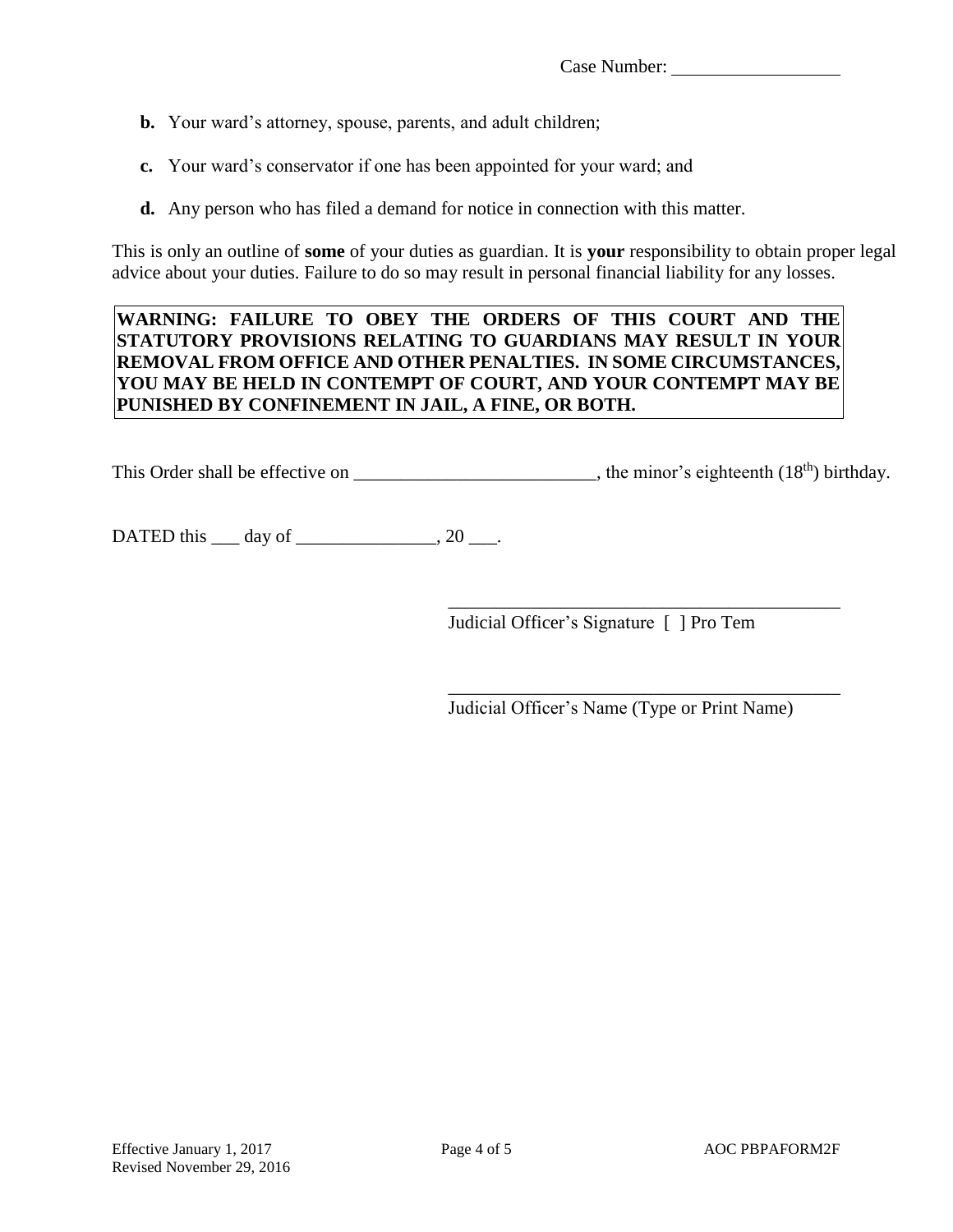Case Number:

## **ACKNOWLEDGEMENT**

I (We), the undersigned acknowledges receiving a copy of this Order and agrees to be bound by its provisions, whether or not read before signing, as long as serving as guardian.

| Guardian's Signature                 | Date |
|--------------------------------------|------|
| Guardian's Name (Type or Print Name) |      |
| Co-Guardian's Signature (if any)     | Date |

Co-Guardian's Name (Type or Print Name)

\_\_\_\_\_\_\_\_\_\_\_\_\_\_\_\_\_\_\_\_\_\_\_\_\_\_\_\_\_\_\_\_\_\_\_\_\_\_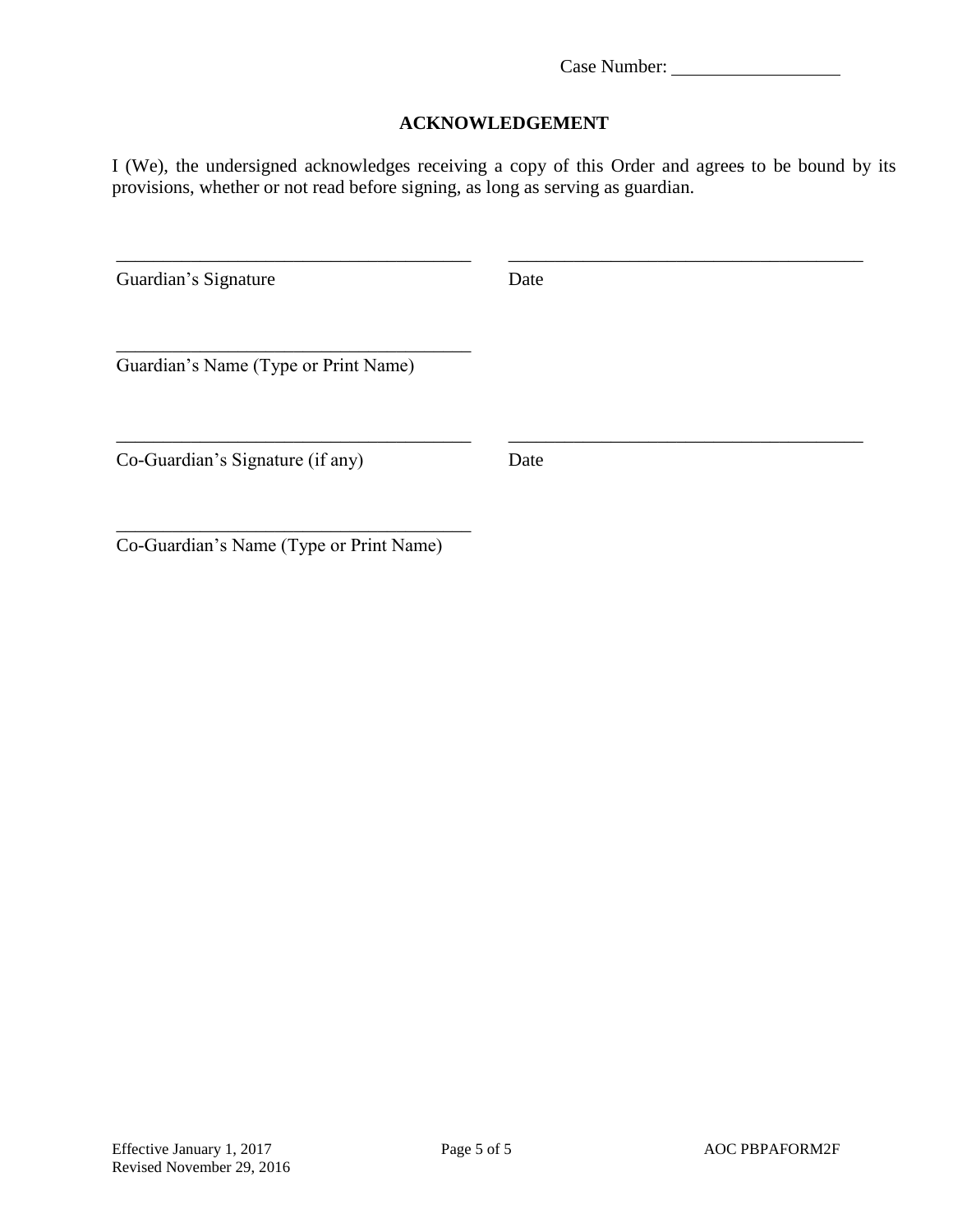FOR CLERK'S USE ONLY

# **SUPERIOR COURT OF ARIZONA GRAHAM COUNTY**

In the Matter of the Guardianship of **Case Number:** .

## **ORDER OF APPOINTMENT OF A PERMANENT GUARDIAN OF A MINOR**

A Minor

The Court has read the sworn or affirmed Petition for Permanent Appointment of a Guardian of a Minor and held a hearing to determine whether the Court should enter the Order requested in the Petition.

## **THE COURT FINDS**:

- A. Petitioner is entitled to file the Petition under Arizona law, A.R.S. 14-5303(A).
- B. Petitioner has given Notice of Hearing as required by law, or all interested parties have waived Notice of Hearing.
- C. Venue in this county is proper.

#### D. **GUARDIANSHIP:**

- 1. The above-captioned person is an unmarried minor born on .
- 2.  $\Box$  All parental rights of custody have been terminated or suspended by written consent of the parent(s), prior court order, or other circumstances.
	- $\Box$  No guardian of the minor has been appointed by Will or any order of any court, and no other proceedings for the appointment of a guardian are pending in any other court.
- $3.$   $\Box$  A criminal background check has been reviewed and the Court has concluded that it contains nothing to prevent the appointment; *or No* fingerprints or background report was required.
- 4. The welfare and best interests of the minor require the appointment of a guardian.
- 5. is qualified to serve as Guardian for the Minor. (Name of Person to be Appointed as Guardian)

## **IT IS ORDERED: (check the boxes that apply)**

**1. APPOINTMENT OF GUARDIAN:** The Court appoints:

NAME: NAME: 2008 NAME: 2008 NAME: 2008 NAME: 2008 NAME: 2008 NAME: 2008 NAME: 2008 NAME: 2009 NAME: 2009 NAME: 2009 NAME: 2009 NAME: 2009 NAME: 2009 NAME: 2009 NAME: 2009 NAME: 2009 NAME: 2009 NAME: 2009 NAME: 2009 NAME: 2

named in the caption above.

#### **2. BOND:**

- $\Box$ The guardian will serve without bond, restricted letters to issue to him or her upon acceptance of the appointment, OR
- $\Box$ Bond is set in the amount of  $$$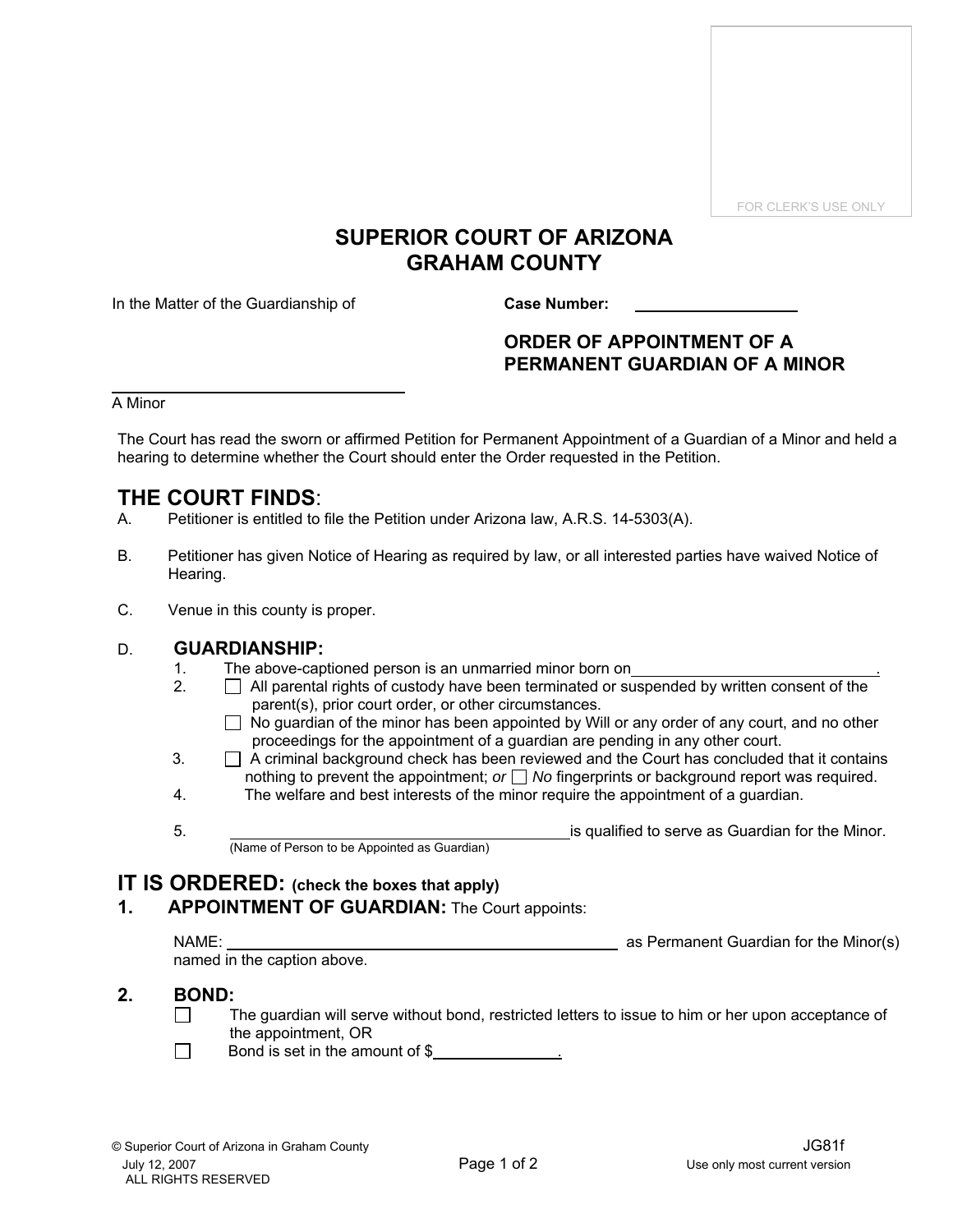| Case No. |  |
|----------|--|
|          |  |

#### **3. RESTRICTED LETTERS:** Upon entry of this Order, Letters of Guardianship of a Minor shall be issued by the Clerk of the Court, **WITHOUT RESTRICTION,** *OR*  **SUBJECT TO THE FOLLOWING RESTRICTIONS:**

- **4. ACCEPTANCE OF LETTERS:** The guardian shall sign the Acceptance of the Letters under oath, and file the Acceptance with the Clerk of the Court, Juvenile Division.
- **5.**
- **ANNUAL REPORT OF GUARDIAN:** The guardian shall report to the Court *in writing* on the status of the Minor and the need to continue the guardianship at least annually by: as required by A.R.S.  $\Box$  14-5315, by filing the required form with the Clerk of the  $\Box$  (Date) Court, Juvenile Division. .
- **6.** CHANGE OF ADDRESS: The guardian shall immediately notify the Court in writing of any change in the address of himself or herself or of the Minor.
- **7.** OTHER DUTIES UNDER THE LAW: The duties of the quardian as required by Arizona law and as set forth in this Order of Appointment and the Order to Guardian and Acknowledgement shall continue until the minor turns 18 or until the guardian is discharged from these duties by order of this Court. The guardian should still petition the Court to officially terminate his or her duties when the Minor turns 18 or if the guardianship otherwise terminates by operation of law.
- **8.** IT IS FURTHER ORDERED setting this matter for internal review to determine compliance by the person appointed with this Order at:

**Date: Time:**

DONE IN OPEN COURT:

**JUDGE/COMMISSIONER OF THE SUPERIOR COURT**